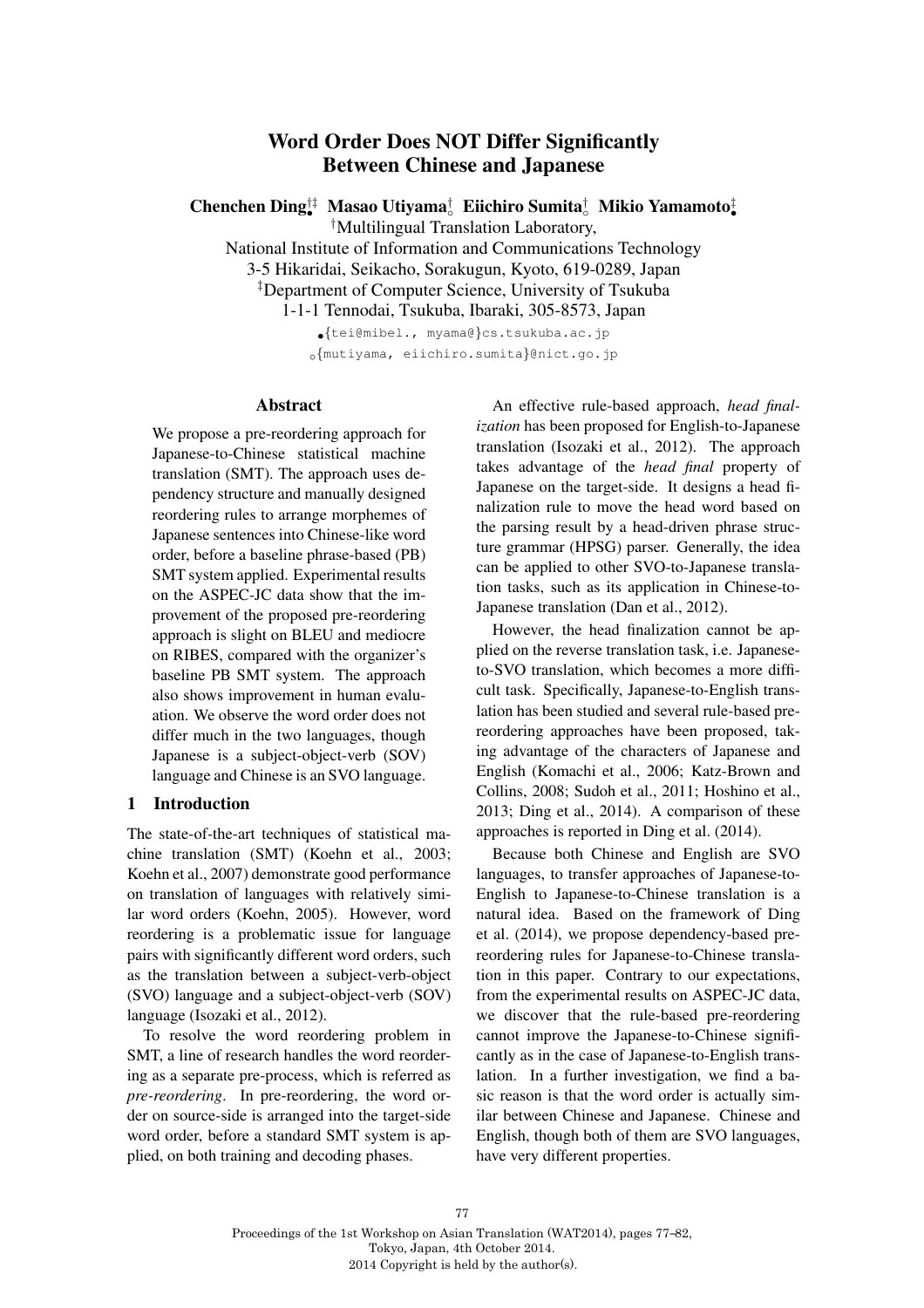

Figure 1: *Japanese tends to use formal noun (in dash-line box) to "wrap" a long clause.*

# 2 Character of Chinese and Japanese

In Ding et al. (2014), they proposed three kinds of verb, noun, and copula rules to arrange the order of Japanese chunks<sup>1</sup>, with further two rules of morphemes to achieve a more correct pre-reordering. However, their system can not directly applied on Japanese-to-Chinese. Generally, Chinese shares much more similar characters with Japanese than English does, as listed in follows.

- *•* Chinese is head-final in noun phrases, just as Japanese.
- *•* Chinese has no clear boundary between verbs and prepositions. The coverb and serial verb constructions are common in Chinese, which somewhat like Japanese.

Although it seems that the pre-reordering for Japanese-to-Chinese may be easier than the case of Japanese-to-English, there are factors turning the case more complex, as listed in follows.

- Chinese has a strong tendency to avoid long attributes before nouns, while long attributes are acceptable in Japanese, especially for the *formal nouns* in Japanese (Fig. 1).
- Between Chinese and Japanese, the transitive verbs and intransitive verbs are not in accordance in some cases. Essentially, case frame of verbs are not marched well between the two languages (Fig. 2).

According to the mentioned issues, the prereordering cannot be conducted by only seeing specific Japanese functional morphemes, such as various case-markers, which are often used in many Japanese-to-English pre-reordering approaches. We design three new inter-chunk rules and modified the intra/extra-rules based on Ding et al. (2014).

Figure 2: *A nominative phrase in Japanese turns to be an accusative phrase in Chinese.*

## 3 Proposed Approach

We use three inter-chunk rules, classified by the corresponding head morpheme in a head chunk. They are *formal-noun rule*, *stative-verb rule* and *dynamic-verb rule*.

#### Formal-noun rule

Head-initialization is conducted. We only apply the rule to chunks with the formal noun *koto* as its head morpheme.

## Stative-verb rule

The modifier chunk with nominative casemarker *ga* is moved after the head chunk. We only apply the rule to chunks with a verb head among *aru*, *iru*, and *dekiru* as its head morpheme.

#### Dynamic-verb rule

The following modifier chunks are moved after the head chunk.

- *•* with an accusative case-marker *wo*
- *•* with a quotation particle *to*
- *•* with a formal noun as a head morpheme

We apply the rule to chunks with a verb except the three verbs used in the stative-verb rule, as its head morpheme.

We also use extra/intra-chunk rules to arrange certain functional morphemes.

## Intra-chunk rule

Auxiliary verbs, except *ta* and copula morphemes, are moved before head morpheme within a chunk.

## Extra-chunk rule

Functional morphemes attached to nouns, except genitive case-marker *no* and parallel markers, are moved before the governing range of the chunk.

<sup>1</sup> i.e. *bunsetsu*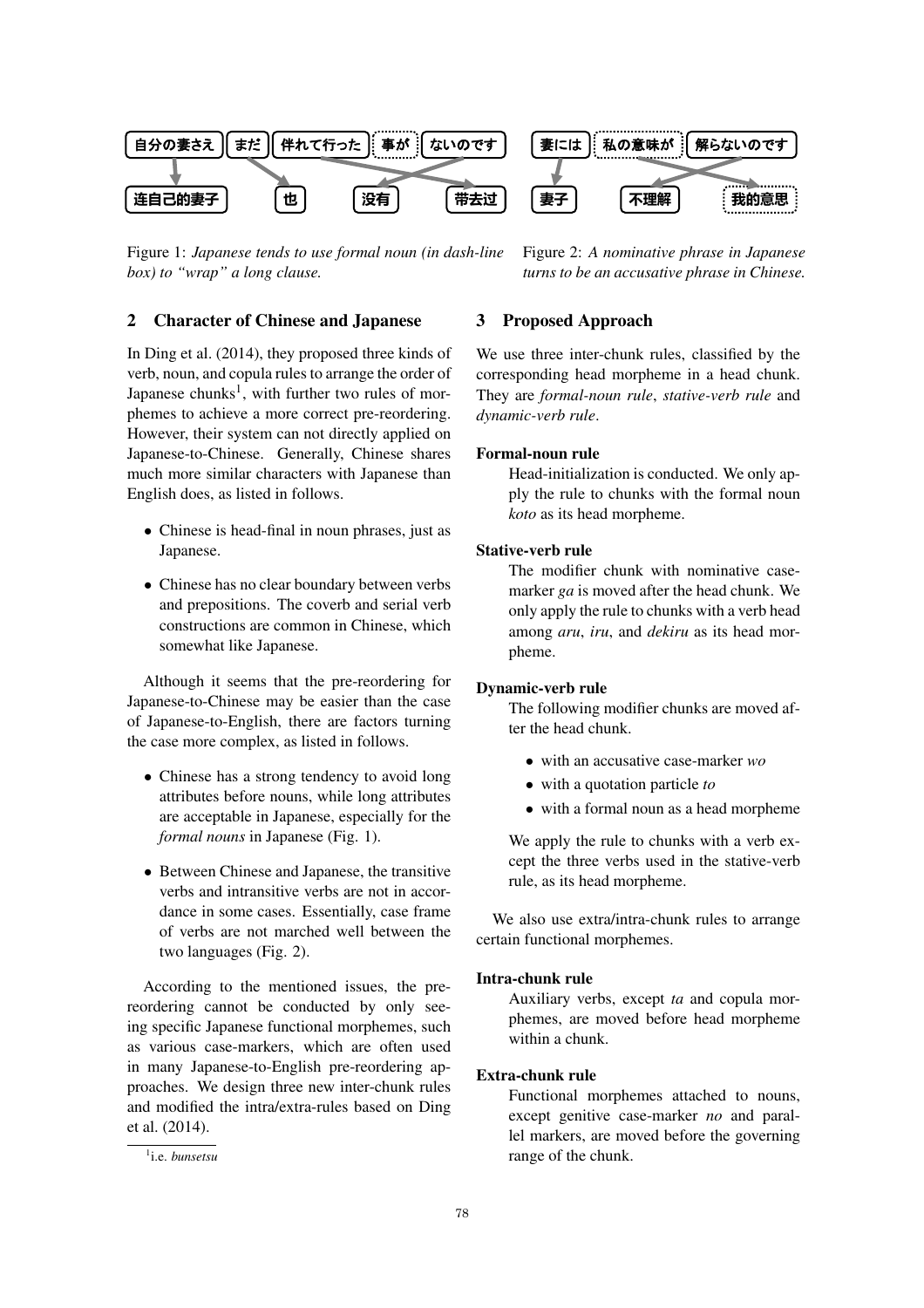

Figure 3: *Example of three inter-chunk rules: formal-noun rule, stative-verb rule and dynamic-verb rule. The alignment between pre-reordered Japanese and Chinese is manually aligned. By the three rules, Morphemes of Japanese are arranged in a Chinese-like order.*



Figure 4: *Examples of Intra- and Extra-chunk rules. The left example shows an intra-chunk move within a verb chunk, leading to a more correct reordering of Japanese functional morphemes, where the underlined parts are corresponding translation. The right example shows an extra-chunk move. A Japanese post-positioned case-marker is arranged to the left-most position of the range it governs. This move makes the Japanese postposition phrase have an identical order to the Chinese preposition phrase.*

We further delete several Japanese functional morphemes which do not have exact Chinese translations. They are as follows.

- *•* topic marker *wa*
- *•* nominative case-marker *ga*
- *•* accusative case-marker *wo*
- *•* conjunctive particle *te*

We illustrate examples of our pre-reordering approach in Figs. 3 and 4.

#### 4 Experiment

We tested our approach on the ASPEC-JC data (Nakazawa et al., 2014). For the source side Japanese sentences, we used MeCab (IPA dictionary)<sup>2</sup> for morpheme analysis, CaboCha<sup>3</sup> (Kudo and Matsumoto, 2002) for chunking and dependency parsing. We used the Stanford Chinese Word Segmenter<sup>4</sup> (Tseng et al., 2005) with the *Chinese Penn Treebank standard* (CTB) to seg-

<sup>2</sup> http://mecab.googlecode.com/svn/ trunk/mecab/doc/index.html

<sup>3</sup> https://code.google.com/p/cabocha/

<sup>4</sup> http://www-nlp.stanford.edu/software/

segmenter.shtml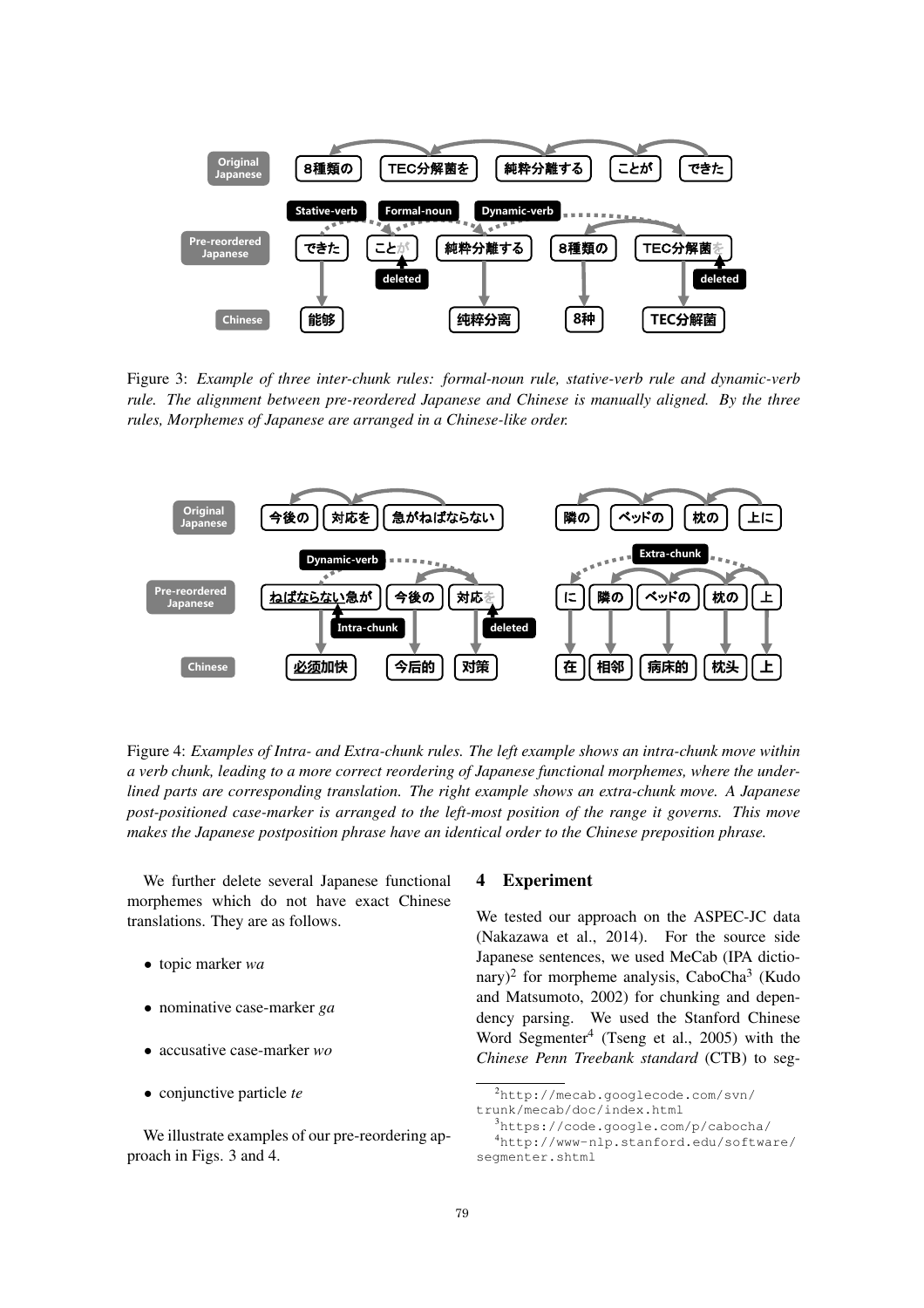ment each Chinese sentence. We used the phrasebased (PB) translation system in  $Moses<sup>5</sup>$  (Koehn et al., 2007) as a baseline SMT system. Word alignment was automatically generated by GIZA++<sup>6</sup> (Och and Ney, 2003) with the default setting of Moses, and symmetrized by the *grow-diagfinal-and* heuristics (Koehn et al., 2003). In phrase extraction, the *max-phrase-length* was 7 with *GoodTuring* option in scoring. The language model used in decoding is an interpolated modified Kneser-Ney discounted 5-gram model, trained on the English side of the training corpus by  $SRILM<sup>7</sup>$  (Stolcke, 2002). In decoding, the *distortion-limit* was 9. The MERT (Och, 2003) was used to tune the feature weights on the development set and the translation performance was evaluated on the test set with the tuned weights. We used identical decoding settings on development and test sets.

Our approach reached a test set BLEU of 28*.*18 with CTB segmentation in the final evaluation, which had a slight improvement compared with the 28*.*01 of the organizer's PB SMT baseline. As to the reordering measure RIBES, our approach reached a score of 0*.*8087, which had a mediocre improvement compared with the organizer's 0*.*7926. In the human evaluation, our approach also had an improvement of 6*.*5 percent according to the organizer's evaluation score.

## 5 Discussion

In a further investigation, we used the Kendall's  $\tau$  (Isozaki et al., 2012) on training data as an automatic measure, to investigate the difference in word order between Chinese and Japanese and the effect of our pre-reordering approach.

We discovered that the baseline Japanese-to-Chinese word alignment already had an average  $\tau$  of 0.847 and our approach only improved the score to a slightly higher one of 0*.*865, which explained why our pre-reordering approach cannot lead to a significant improvement. In Isozaki et al. (2012), their pre-reordering approach (head finalization) improves the average  $\tau$  from 0.43 to 0.75 in English-to-Japanese translation and In Ding et al. (2014), their pre-reordering approach improves the average  $\tau$  from 0.49 to 0.67 in Japanese-to-English translation. However, the  $\tau$  between Chinese and Japanese is very high even without prereordering, which suggests Japanese has a much more similar word order with Chinese than English. Then, we conducted more comparisons. We calculated the average  $\tau$  of French and English, which are usually referred as a language pair with similar word order, on Europarl V7 data $8$  (Koehn, 2005). As a result, the score is 0*.*898, which is not significantly higher than the 0*.*847 between Chinese and Japanese in our experiment. We further calculated an average  $\tau$  between Chinese and Japanese on a parallel corpus with 400*,* 000 sentences crawled from Internet $9$  and the score decreased to 0*.*764, which, however, is still relatively high. So we conclude that Chinese and Japanese can be classified as a language pair with *fairly similar* word order but not as a language pair with *significantly different* word order.

As to the phenomenon, we consider a main reason is that Chinese is not a *typical* SVO language. Chinese can even have a SOV word order with the help of a specific particle *ba* preceding the object. As a typical *topic-prominent language*, the word order in Chinese is affected more by semantic constraints than by syntactic ones. We show an example in Fig. 5 to illustrate the strengths and weaknesses of our approach.

From the above discussion, we conclude that Japanese-to-Chinese is a relatively easier translation task than Japanese-to-English, and thus a state-of-the-art PB SMT system can achieve an acceptable performance. On the other hand, rather than the word order problem, which we have found not such a serious issue, we consider the errors in word alignment around Japanese functional morphemes is a critical issue in our experiment. Japanese has a sophisticated system of case-markers, particles, and auxiliary verbs, which are deeply tangled with its syntax and semantics. However, these functional morphemes usually have not exactly corresponding translations in Chinese, and an unsupervised automatic word aligner tends to scatter the alignment of them. We assume that using more explicit syntax information in training and decoding phrases of an SMT system may improve the alignment of these functional morphemes and lead to a better performance in translation quality.

<sup>5</sup> http://www.statmt.org/moses/

<sup>6</sup> http://code.google.com/p/giza-pp/

<sup>7</sup> http://www.speech.sri.com/projects/ srilm/

<sup>8</sup> http://www.statmt.org/europarl/

<sup>9</sup> http://japanese.donga.com/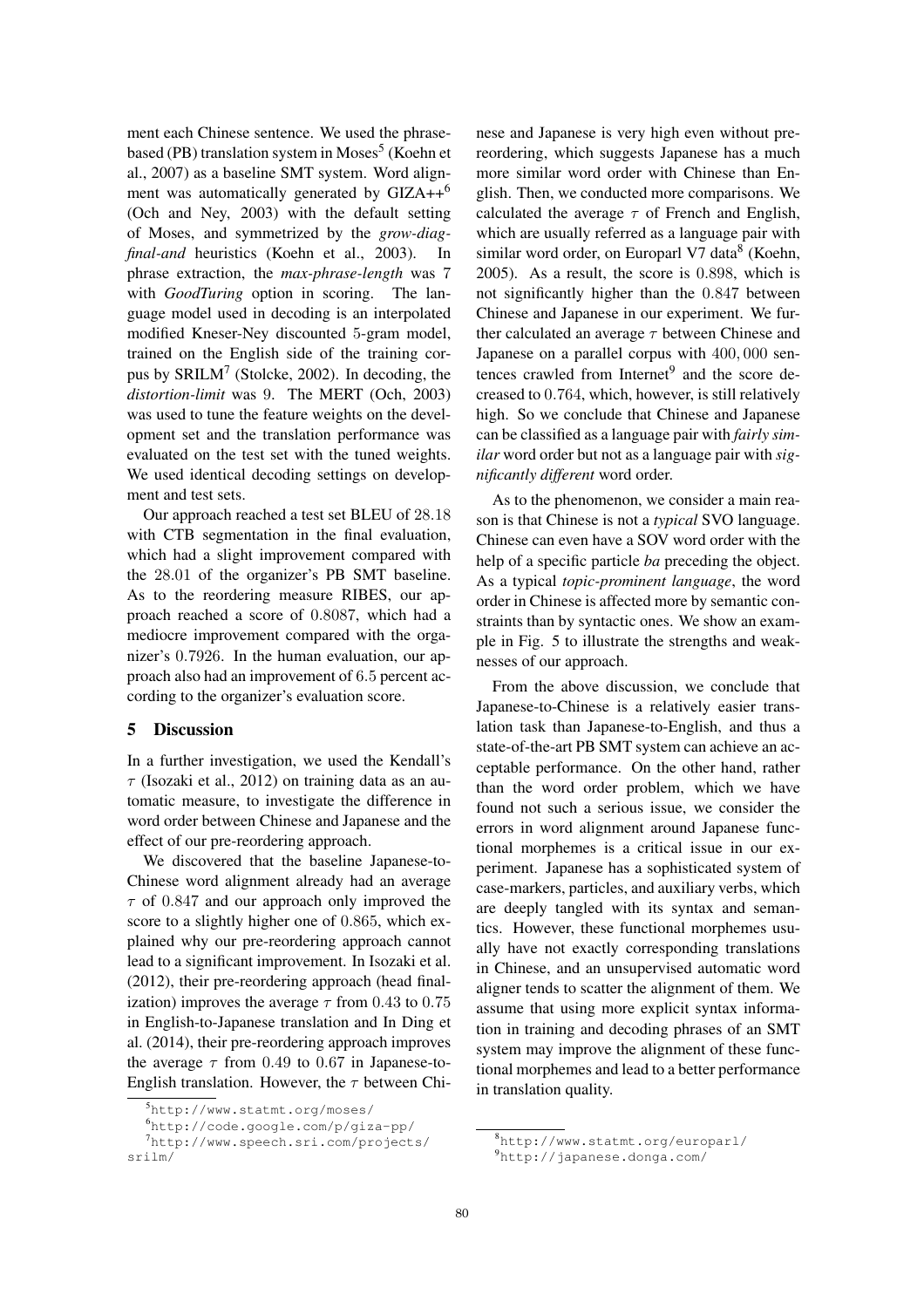

Figure 5: *Example of pre-reordering for a Japanese sentence and the automatically generated word alignment of its Chinese translation. The upper row and the lower row are identical Chinese sentence. The two rows in middle are original and pre-reordered Japanese sentences. X, Y , Z are monotonic noun phrases not affecting the sentence structures. The pre-reordering approach can move the final-positioned verb properly and lead to a more correct alignment of functional words. However, the original Japanese sentence has already had a similar word order as the Chinese sentence except the final verb, while the pre-reordering conducted a rigid reordering of swapping X and Y, which leads to an excess move.*

## 6 Conclusion and Future Work

We propose a rule-based pre-reordering approach for Japanese-to-Chinese SMT, using the dependency parsing of source-side Japanese sentences. The approach can bring a mediocre improvement in automatic and human evaluation metrics. We investigate the experimental results and discover that Chinese and Japanese actually have relatively similar word orders. It seems that the proposed approach is too rigid to handle the word reordering of Japanese-to-Chinese translation task. We plan to conduct deeper investigation of the two languages and design more flexible pre-reordering rules.

#### Acknowledgment

We thank Mitsuo Yoshida for providing parallel data on Japanese and Chinese crawled form Internet, which helps us to investigate the characters of the two languages.

#### References

- Han Dan, Katsuhito Sudoh, Xianchao Wu, Kevin Duh, Hajime Tsukada, and Masaaki Nagata. 2012. Head finalization reordering for Chinese-to-Japanese machine translation. In *Proc. of SSST*, pages 57–66.
- Chenchen Ding, Keisuke Sakanushi, Hirona Touji, and Mikio Yamamoto. 2014. Dependency treebased pre-reordering rules for statistical Japaneseto-English machine translation. In *Proc. of ANLP*, pages 963–966. (In Japanese).
- Sho Hoshino, Yusuke Miyao, Katsuhito Sudoh, and Masaaki Nagata. 2013. Two-stage pre-ordering for Japanese-to-English statistical machine translation. In *Proc. of IJCNLP*, pages 1062–1066.
- Hideki Isozaki, Katsuhito Sudoh, Hajime Tsukada, and Kevin Duh. 2012. HPSG-based preprocessing for English-to-Japanese translation. *ACM Transactions on Asian Language Information Processing*, 11(3). Article 8.
- Jason Katz-Brown and Michael Collins. 2008. Syntactic reordering in preprocessing for Japanese English translation: MIT system description for NTCIR-7 patent translation task. In *Proc. of NTCIR*, pages 409–414.
- Philipp Koehn, Franz Josef Och, and Daniel Marcu. 2003. Statistical phrase-based translation. In *Proc. of HTL-NAACL*, pages 48–54.
- Philipp Koehn, Hieu Hoang, Alexandra Birch, Chris Callison-Burch, Marcello Federico, Nicola Bertoldi, Brooke Cowan, Wade Shen, Christine Moran, Richard Zens, Chris Dyer, Ondrej Bojar, Alexandra Constantin, and Evan Herbst. 2007. Moses: Open source toolkit for statistical machine translation. In *Proc. of ACL*, pages 177–180.
- Philipp Koehn. 2005. Europarl: A parallel corpus for statistical machine translation. In *Proc. of MT summit*, pages 79–86.
- Mamoru Komachi, Yuji Matsumoto, and Masaaki Nagata. 2006. Phrase reordering for statistical machine translation based on predicate-argument structure. In *Proc. of IWSLT*, pages 77–82.
- Taku Kudo and Yuji Matsumoto. 2002. Japanese dependency analysis using cascaded chunking. In *Proc. of CoNLL*, pages 63–69.